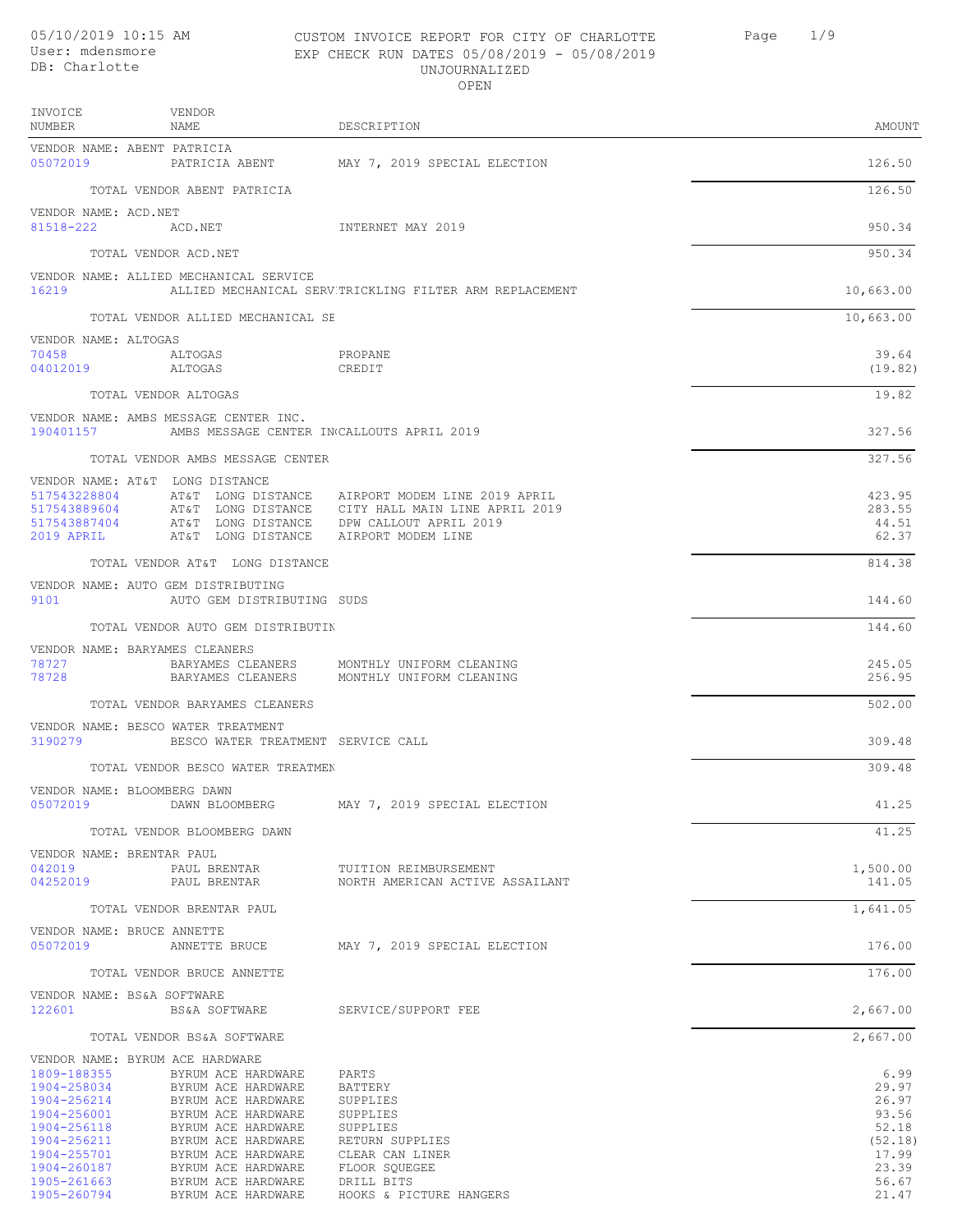#### CUSTOM INVOICE REPORT FOR CITY OF CHARLOTTE Page 2/9 EXP CHECK RUN DATES 05/08/2019 - 05/08/2019 UNJOURNALIZED OPEN

DESCRIPTION AMOUNT VENDOR NAME INVOICE NUMBER VENDOR NAME: BYRUM ACE HARDWARE 1812-22013 BYRUM ACE HARDWARE WIRE CONNECTORS 19.78<br>1904-255307 BYRUM ACE HARDWARE SUPPLIES 23.71 1904-255307 BYRUM ACE HARDWARE SUPPLIES 23.71 1904-256084 BYRUM ACE HARDWARE PARTS 4.30 1904-257328 BYRUM ACE HARDWARE SUPPLIES 47.03 1904-258602 BYRUM ACE HARDWARE SUPPLIES 11.68 1904-258634 BYRUM ACE HARDWARE CONCRETE MIX 2.69 BYRUM ACE HARDWARE PIPE TOTAL VENDOR BYRUM ACE HARDWARE 390.87 VENDOR NAME: CANON FINANCIAL SERVICES, IN 19951069 CANON FINANCIAL SERVICI2019 CANON 328.75 TOTAL VENDOR CANON FINANCIAL SERVICES (2002) TOTAL SERVICES, IN 328.75 VENDOR NAME: CAPITAL ASPHALT CAPITAL ASPHALT UPM/COLD PATCH COLD COLD COLD FOR THE SERVICE OF THE SERVICE OF THE SERVICE OF THE SERVICE OF THE SERVICE OF THE SERVICE OF THE SERVICE OF THE SERVICE OF THE SERVICE OF THE SERVICE OF THE SERVICE OF THE SER CAPITAL ASPHALT TOTAL VENDOR CAPITAL ASPHALT 2.748.60 VENDOR NAME: CAPITAL CAR WASH 470320 CAPITAL CAR WASH 60 CAR WASH TOKENS 210.00 TOTAL VENDOR CAPITAL CAR WASH 210.00 VENDOR NAME: CARL V. RECK JEWELERS INC. 04242019 CARL V. RECK JEWELERS ENGRAVING CITY KEY CHARL CONSTRUCTS AND RECEIVED AS A 20.00 TOTAL VENDOR CARL V. RECK JEWELER **INC.** THE SERVICE OF STRAIN VENDOR CARL V. 20.00 VENDOR NAME: COLLES GARY W 05072019 GARY W COLLES MAY 7, 2019 SPECIAL ELECTION 11.00 TOTAL VENDOR COLLES GARY W 11.00 VENDOR NAME: COLLES SYLVIA<br>05072019 SYLVIA COLLES MAY 7, 2019 SPECIAL ELECTION 187.00 TOTAL VENDOR COLLES SYLVIA 187.00 VENDOR NAME: CONSULTANTS ON CALL, LLC<br>2019-9804 CONSULTANTS ON CALL 2019-9804 CONSULTANTS ON CALL, LUMANAGED SERVICE FEES 1,435.00<br>2019-9805 CONSULTANTS ON CALL, LUMANAGED SERVICE FEES 1,747.65 CONSULTANTS ON CALL, L'SUPPLIES TOTAL VENDOR CONSULTANTS ON CALL, THE SERVICE SERVICE SERVICE SERVICE SERVICE SERVICE SERVICE SERVICE SERVICE S VENDOR NAME: CONSUMERS ENERGY 9315425218 CONSUMERS ENERGY GENERATOR INSTALLATION 52,720.00 TOTAL VENDOR CONSUMERS ENERGY 52,720.00 VENDOR NAME: COUNTY JOURNAL THE<br>201649 THE COUNTY JOURNAL 201649 THE COUNTY JOURNAL PUBLIC ACCURACY TEST THE SAME RAY AS 190 48.90<br>202280 THE COUNTY JOURNAL FLOW TESTING AND HYDRANT FLUSHING THE SAME RAY 193.40 202280 THE COUNTY JOURNAL FLOW TESTING AND HYDRANT FLUSHING 93.40 THE COUNTY JOURNAL ORDINANCE ADOPTION VAPING<br>2022 THE COUNTY JOURNAL ORDINANCE ADOPTION MARIHUANA 202272 THE COUNTY JOURNAL ORDINANCE ADOPTION MARIHUANA 74.92 202287 THE COUNTY JOURNAL SPRING LEAF AND BRUSH COLLECTION 93.40 THE COUNTY JOURNAL SPRING LEAF AND BRUSH COLLECTION<br>THE COUNTY JOURNAL COMBINED POLLING LOCATIONS 202868 THE COUNTY JOURNAL COMBINED POLLING LOCATIONS 65.68 TOTAL VENDOR COUNTY JOURNAL THE **1996** TOTAL VENDOR COUNTY JOURNAL THE **563.10** VENDOR NAME: CUMMINGS JOY LEE 05072019 JOY LEE CUMMINGS MAY 7, 2019 SPECIAL ELECTION 30.25 TOTAL VENDOR CUMMINGS JOY LEE 90.25 VENDOR NAME: D & G EQUIPMENT<br>802199 D & G EQUIP 802199 D & G EQUIPMENT SUPPLIES 23.76 D & G EQUIPMENT TOTAL VENDOR D & G EQUIPMENT 28.75 VENDOR NAME: DAVID GREYDANUS 04152019 DAVID GREYDANUS 4 OFFICERS ATTENDING LEGAL UPDATE CLASSE 140.00 TOTAL VENDOR DAVID GREYDANUS 140.00 VENDOR NAME: DELAU FIRE & SAFETY INC 344955 DELAU FIRE & SAFETY INANNUAL INSPECTION 14 HAND PORTABLE FIRE EXTINGUISHERS 97.00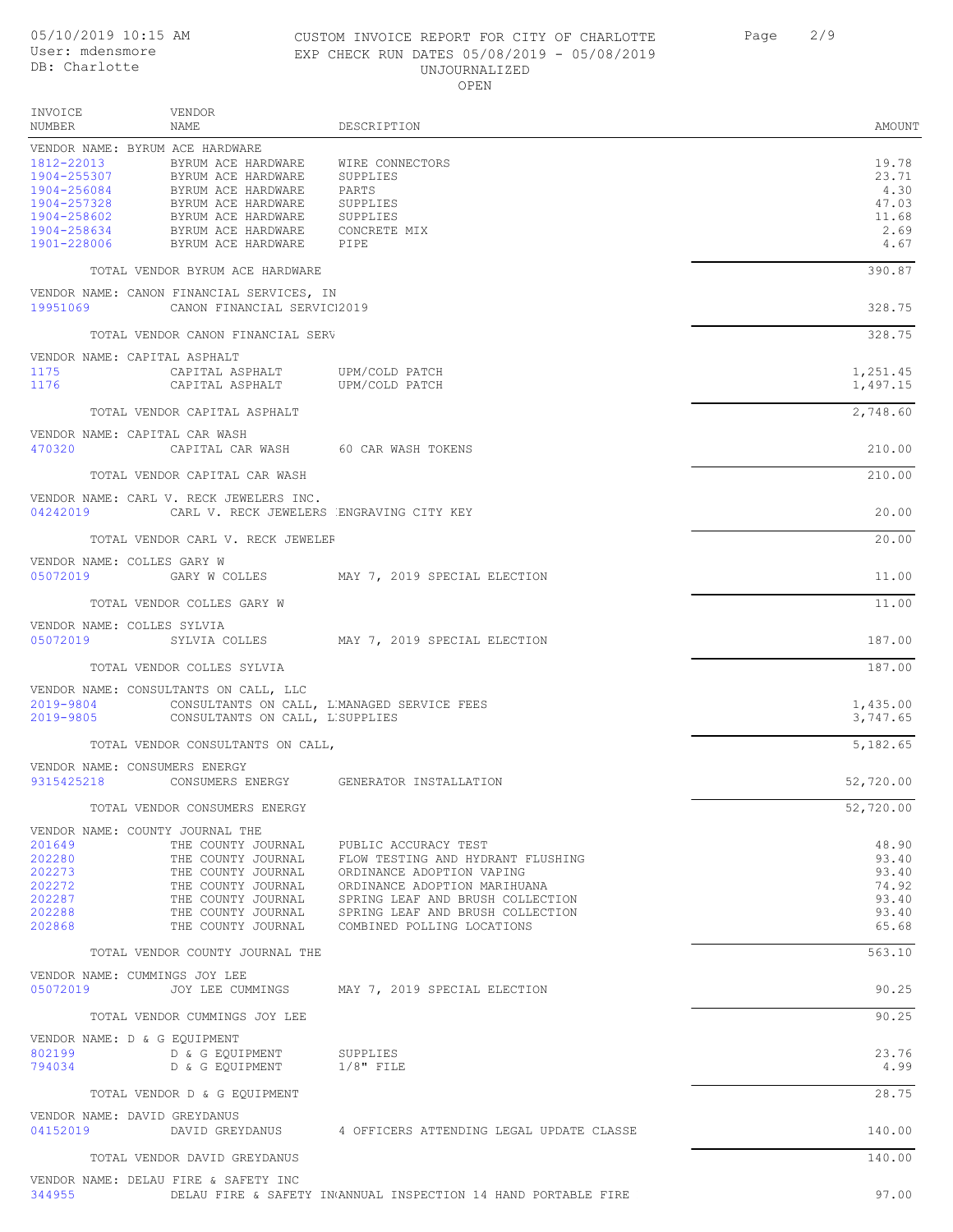VENDOR INVOICE

### CUSTOM INVOICE REPORT FOR CITY OF CHARLOTTE Page 3/9 EXP CHECK RUN DATES 05/08/2019 - 05/08/2019 UNJOURNALIZED OPEN

| NUMBER                                                                                                    | NAME                                                                             | DESCRIPTION                                                                                         | AMOUNT                                   |
|-----------------------------------------------------------------------------------------------------------|----------------------------------------------------------------------------------|-----------------------------------------------------------------------------------------------------|------------------------------------------|
|                                                                                                           | VENDOR NAME: DELAU FIRE & SAFETY INC                                             |                                                                                                     |                                          |
|                                                                                                           | TOTAL VENDOR DELAU FIRE & SAFETY                                                 |                                                                                                     | 97.00                                    |
| VENDOR NAME: DENSMORE MIKAYLA<br>05082019                                                                 | MIKAYLA DENSMORE                                                                 | TUITION REIMBURSEMENT                                                                               | 1,345.69                                 |
|                                                                                                           | TOTAL VENDOR DENSMORE MIKAYLA                                                    |                                                                                                     | 1,345.69                                 |
| INV43676                                                                                                  | VENDOR NAME: DORNBOS SIGN & SAFETY INC.<br>DORNBOS SIGN & SAFETY CUT OUT SIGN    |                                                                                                     | 27.45                                    |
|                                                                                                           | TOTAL VENDOR DORNBOS SIGN & SAFET                                                |                                                                                                     | 27.45                                    |
| 52054                                                                                                     | VENDOR NAME: EATON FARM BUREAU, INC.                                             | EATON FARM BUREAU, INC 2.5 GAL 2,4 LV6 - YARD SPRAY                                                 | 65.70                                    |
|                                                                                                           | TOTAL VENDOR EATON FARM BUREAU, I                                                |                                                                                                     | 65.70                                    |
| 2019 MAY                                                                                                  | VENDOR NAME: EATON TOWNSHIP TREASURER                                            | EATON TOWNSHIP TREASUR12019 MAY REVENUE SHARING                                                     | 1,798.00                                 |
|                                                                                                           | TOTAL VENDOR EATON TOWNSHIP TREAS                                                |                                                                                                     | 1,798.00                                 |
| 3266924                                                                                                   | VENDOR NAME: EDWARDS INDUSTRIAL SALES                                            | EDWARDS INDUSTRIAL SALIRELAY OUTPUT BOARD                                                           | 476.79                                   |
|                                                                                                           | TOTAL VENDOR EDWARDS INDUSTRIAL S                                                |                                                                                                     | 476.79                                   |
| 278056<br>278019<br>278018                                                                                | VENDOR NAME: ELHORN ENGINEERING COMPANY<br>ELHORN ENGINEERING COMBLUE WHITE PUMP | ELHORN ENGINEERING COMMLIQUIFIED AQUADENE<br>ELHORN ENGINEERING COM3/8" DISCHARGE TUBING            | 3,098.00<br>2,500.00<br>42.00            |
|                                                                                                           | TOTAL VENDOR ELHORN ENGINEERING C                                                |                                                                                                     | 5,640.00                                 |
| VENDOR NAME: ETNA SUPPLY<br>S103032919.001<br>S102995401<br>S103029320.001 ETNA SUPPLY<br>\$103024937.001 | ETNA SUPPLY<br>ETNA SUPPLY<br>ETNA SUPPLY                                        | SERVICE BOX REPAIR LID<br>CREDIT DEF HYDRANT CAP<br>COPPERHORN & JOINT COUPLING<br>SERVICE BOX BOLT | 1,275.00<br>(292.50)<br>534.04<br>215.87 |
|                                                                                                           | TOTAL VENDOR ETNA SUPPLY                                                         |                                                                                                     | 1,732.41                                 |
| VENDOR NAME: FALK JAMES<br>05022019                                                                       | JAMES FALK                                                                       | TUITION REIMBURSEMENT                                                                               | 1,500.00                                 |
|                                                                                                           | TOTAL VENDOR FALK JAMES                                                          |                                                                                                     | 1,500.00                                 |
| 0072006                                                                                                   | VENDOR NAME: FERGUSON WATER WORKS FKA                                            | FERGUSON WATER WORKS F12-1/2 FLUSHPRO FLUSHING DIFFUSER                                             | 325.00                                   |
|                                                                                                           | TOTAL VENDOR FERGUSON WATER WORKS                                                |                                                                                                     | 325.00                                   |
| 1214                                                                                                      | VENDOR NAME: FLEET SERVICES INC.                                                 | FLEET SERVICES INC. REPLACE AIR DISCHARGE HOSE                                                      | 178.28                                   |
|                                                                                                           | TOTAL VENDOR FLEET SERVICES INC.                                                 |                                                                                                     | 178.28                                   |
| 19000411-1                                                                                                | VENDOR NAME: FRANKLIN HOLWERDA COMP                                              | FRANKLIN HOLWERDA COMP FERRIC ROOM DEMOLITION                                                       | 19,998.00                                |
|                                                                                                           | TOTAL VENDOR FRANKLIN HOLWERDA CC                                                |                                                                                                     | 19,998.00                                |
| VENDOR NAME: GALE BRIGGS, INC.<br>72623                                                                   | GALE BRIGGS, INC. 6 SACK CONCRETE                                                |                                                                                                     | 190.00                                   |
|                                                                                                           | TOTAL VENDOR GALE BRIGGS, INC.                                                   |                                                                                                     | 190.00                                   |
| VENDOR NAME: GALLOUP<br>S107909263.001 GALLOUP                                                            |                                                                                  | SUPPLIES                                                                                            | 64.10                                    |
|                                                                                                           | TOTAL VENDOR GALLOUP                                                             |                                                                                                     | 64.10                                    |
| VENDOR NAME: GRAINGER PRODUCTS                                                                            | 9143391101 GRAINGER PRODUCTS FAUCET, METERING                                    |                                                                                                     | 305.74                                   |
|                                                                                                           | TOTAL VENDOR GRAINGER PRODUCTS                                                   |                                                                                                     | 305.74                                   |
|                                                                                                           | VENDOR NAME: GRAND TRUNK WEST RAILROAD                                           |                                                                                                     |                                          |

91453024 GRAND TRUNK WEST RAILROPUBLIC CROSSING GRAND PUBLIC PUBLIC PUBLIC PUBLIC PUBLIC PUBLIC PUBLIC PUBLIC PU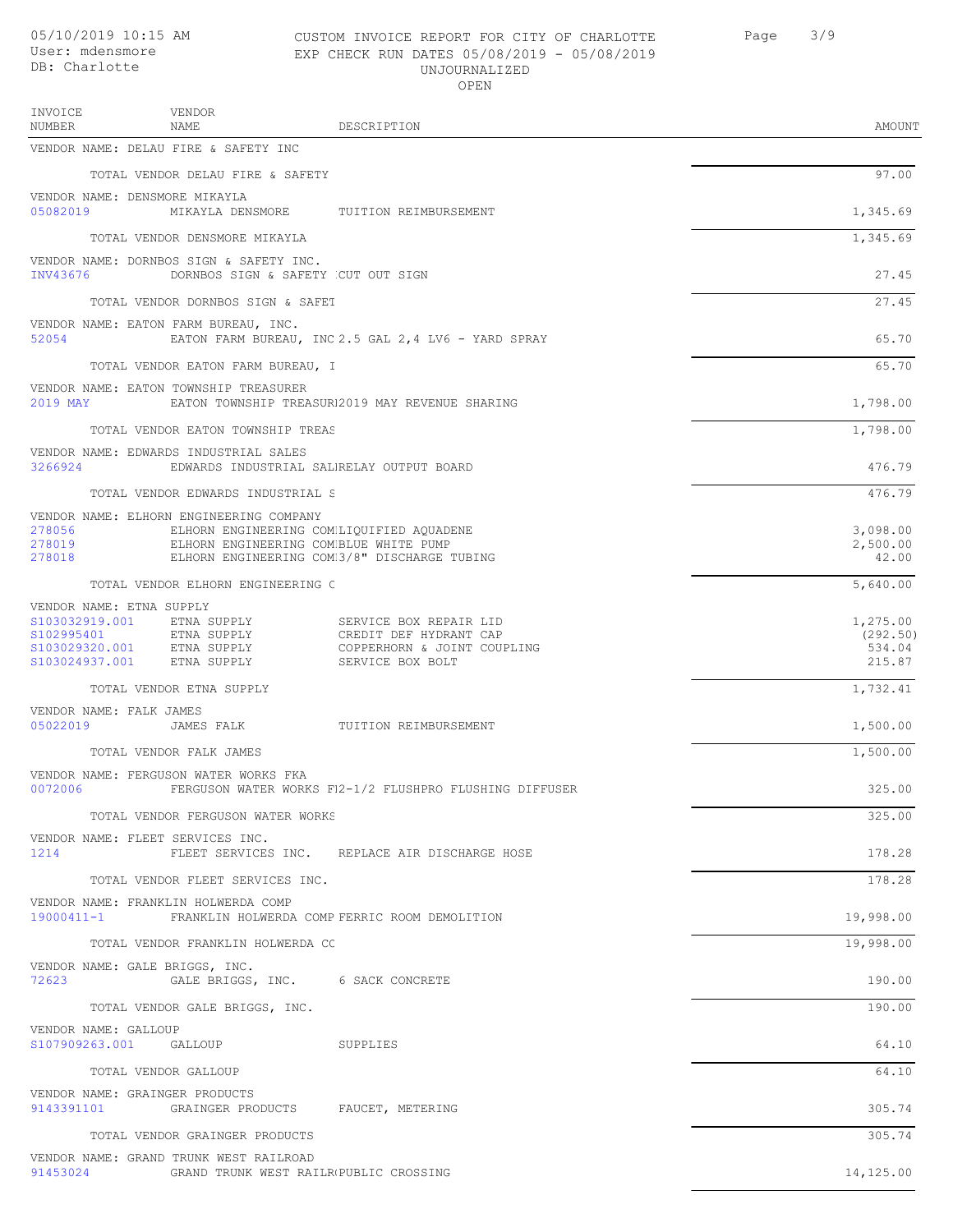INVOICE

VENDOR

### CUSTOM INVOICE REPORT FOR CITY OF CHARLOTTE Page 4/9 EXP CHECK RUN DATES 05/08/2019 - 05/08/2019 UNJOURNALIZED OPEN

| <b>NUMBER</b>                           | NAME                                                                        | DESCRIPTION                                                                                           | AMOUNT               |
|-----------------------------------------|-----------------------------------------------------------------------------|-------------------------------------------------------------------------------------------------------|----------------------|
|                                         | VENDOR NAME: GRAND TRUNK WEST RAILROAD<br>TOTAL VENDOR GRAND TRUNK WEST RAI |                                                                                                       | 14,125.00            |
| IN241484                                | VENDOR NAME: GREAT LAKES CLEANING SYSTEMS                                   | GREAT LAKES CLEANING S'SUPPLIES- POWER WASHER SOAP AND WAND                                           | 222.95               |
|                                         | TOTAL VENDOR GREAT LAKES CLEANING                                           |                                                                                                       | 222.95               |
| 21386                                   | VENDOR NAME: GUNTHORPE MECHANICAL                                           |                                                                                                       |                      |
| 21400                                   |                                                                             | GUNTHORPE MECHANICAL REPLACE MOTOR ON AHU<br>GUNTHORPE MECHANICAL WORK ON UNIT HEATER AT TIRRELL PUMP | 1,152.00<br>1,172.97 |
|                                         | TOTAL VENDOR GUNTHORPE MECHANICAL                                           |                                                                                                       | 2,324.97             |
| 106040                                  | VENDOR NAME: H&H WELDING REPAIR<br>H&H WELDING REPAIR TOOL REPAIR           |                                                                                                       | 67.00                |
|                                         | TOTAL VENDOR H&H WELDING REPAIR                                             |                                                                                                       | 67.00                |
| VENDOR NAME: HACH COMPANY<br>11424984   | HACH COMPANY SUPPLIES                                                       |                                                                                                       | 219.39               |
|                                         | TOTAL VENDOR HACH COMPANY                                                   |                                                                                                       | 219.39               |
| VENDOR NAME: HALEY KRISTINE<br>05072019 |                                                                             | KRISTINE HALEY MAY 7, 2019 SPECIAL ELECTION                                                           | 11.00                |
|                                         | TOTAL VENDOR HALEY KRISTINE                                                 |                                                                                                       | 11.00                |
|                                         | VENDOR NAME: HAMMERSMITH EQUIPMENT CO.                                      |                                                                                                       |                      |
| 430907                                  | HAMMERSMITH EQUIPMENT (BLADE                                                |                                                                                                       | 99.00                |
|                                         | TOTAL VENDOR HAMMERSMITH EQUIPMEN                                           |                                                                                                       | 99.00                |
| VENDOR NAME: HARVITT RACHEL<br>05072019 |                                                                             | RACHEL HARVITT MAY 7, 2019 SPECIAL ELECTION                                                           | 147.25               |
|                                         | TOTAL VENDOR HARVITT RACHEL                                                 |                                                                                                       | 147.25               |
|                                         | VENDOR NAME: HASSEL FREE FUELS                                              |                                                                                                       | 448.81               |
| $CFSI-479F$<br>$CFSI-295F$              | HASSEL FREE FUELS<br>HASSEL FREE FUELS                                      | GAS AND DIESEL<br>GAS AND DIESEL                                                                      | 532.70               |
| CFSI-400D                               | HASSEL FREE FUELS                                                           | GAS AND DIESEL                                                                                        | 843.60               |
|                                         | TOTAL VENDOR HASSEL FREE FUELS                                              |                                                                                                       | 1,825.11             |
| VENDOR NAME: HAVILAND<br>313665         | HAVILAND                                                                    | ACID                                                                                                  | 1,023.00             |
| 314521<br>314765                        | HAVILAND<br>HAVILAND                                                        | FERRIC CHLORIDE<br>CALCIUM HYPOCHLORITE GRAN                                                          | 5,224.39<br>805.00   |
|                                         | TOTAL VENDOR HAVILAND                                                       |                                                                                                       | 7,052.39             |
|                                         | VENDOR NAME: HOME TOWN RENTAL                                               |                                                                                                       |                      |
| 050219                                  |                                                                             | HOME TOWN RENTAL TOMAHAWK UNIVERSIAL MOUNT PLATE                                                      | 97.20                |
|                                         | TOTAL VENDOR HOME TOWN RENTAL                                               |                                                                                                       | 97.20                |
| 04182019                                | VENDOR NAME: HUNTINGTON NATIONAL BANK<br>HUNTINGTON NATIONAL BABOND PAYMENT |                                                                                                       | 475,175.00           |
|                                         | TOTAL VENDOR HUNTINGTON NATIONAL                                            |                                                                                                       | 475,175.00           |
| VENDOR NAME: HUVA MARJORIE<br>05072019  |                                                                             | MARJORIE HUVA MAY 7, 2019 SPECIAL ELECTION                                                            | 152.00               |
|                                         | TOTAL VENDOR HUVA MARJORIE                                                  |                                                                                                       | 152.00               |
| VENDOR NAME: HY-TEK                     |                                                                             |                                                                                                       |                      |
| 1904201640 HY-TEK                       |                                                                             | FIREARMS MANAGER PRO                                                                                  | 1,110.75             |
|                                         | TOTAL VENDOR HY-TEK                                                         |                                                                                                       | 1,110.75             |
| 2019 APRIL                              | VENDOR NAME: INDEPENDENT BANK<br>INDEPENDENT BANK CREDIT CARD               |                                                                                                       | 5,657.03             |
|                                         | TOTAL VENDOR INDEPENDENT BANK                                               |                                                                                                       | 5,657.03             |
| 18494                                   | VENDOR NAME: INTERNATIONAL MINUTE PRESS                                     | INTERNATIONAL MINUTE PIWATER BILLS AND POSTAGE                                                        | 853.32               |
|                                         | TOTAL VENDOR INTERNATIONAL MINUTE                                           |                                                                                                       | 853.32               |
|                                         |                                                                             |                                                                                                       |                      |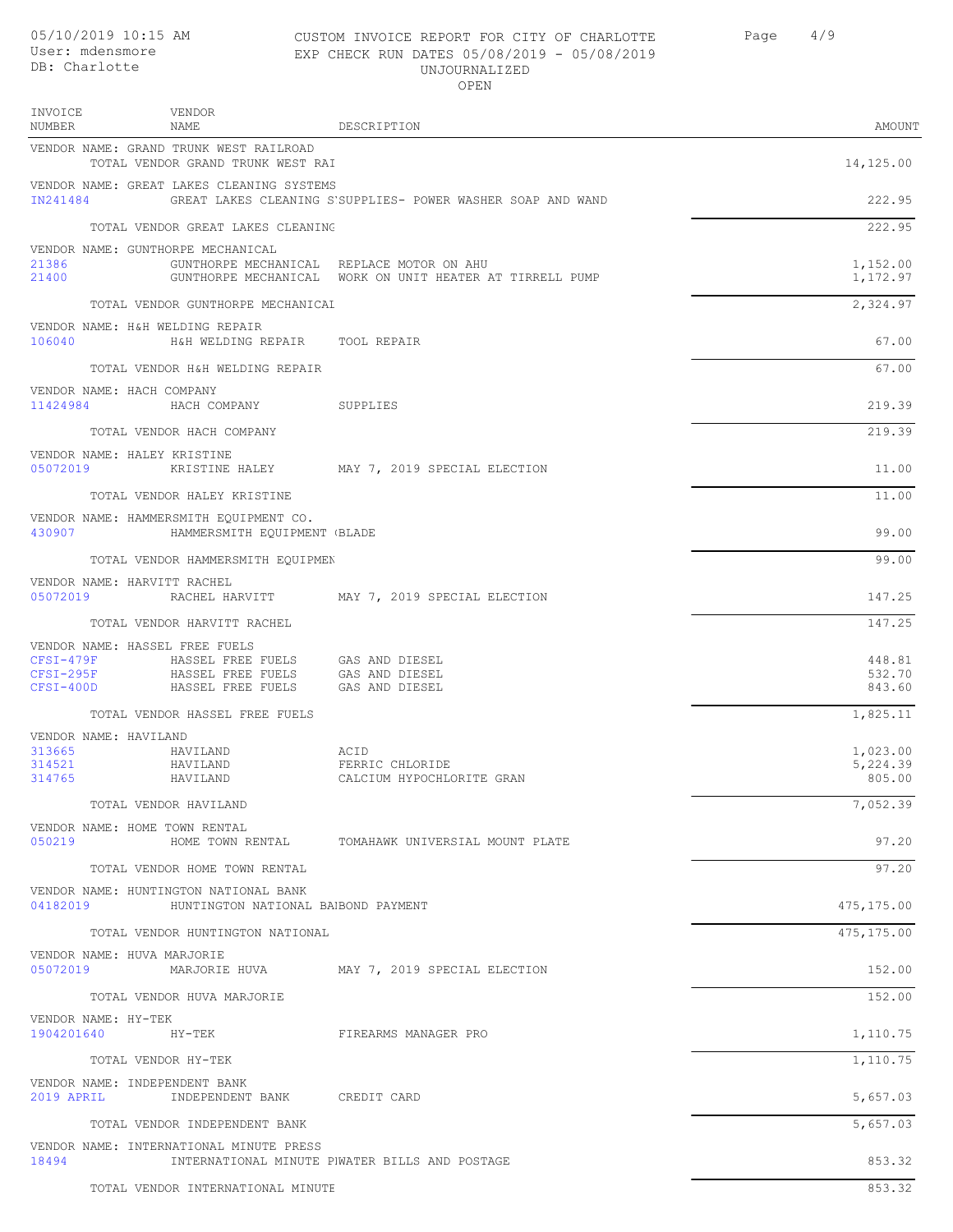# UNJOURNALIZED

| 05/10/2019 10:15 AM<br>User: mdensmore<br>DB: Charlotte                                    | CUSTOM INVOICE REPORT FOR CITY OF CHARLOTTE<br>EXP CHECK RUN DATES 05/08/2019 - 05/08/2019<br>UNJOURNALIZED<br>OPEN | 5/9<br>Page       |
|--------------------------------------------------------------------------------------------|---------------------------------------------------------------------------------------------------------------------|-------------------|
| INVOICE<br>VENDOR<br>NUMBER<br>NAMF.                                                       | DESCRIPTION                                                                                                         | AMOUNT            |
| VENDOR NAME: JEWELL RANDY<br>05012019<br>RANDY JEWELL                                      | ASSESSING SERVICES MAY 2019                                                                                         | 3,058.00          |
| TOTAL VENDOR JEWELL RANDY                                                                  |                                                                                                                     | 3,058.00          |
| VENDOR NAME: JOHNSON JULIA<br>05072019<br>JULIA JOHNSON                                    | MAY 7, 2019 SPECIAL ELECTION                                                                                        | 148.75            |
| TOTAL VENDOR JOHNSON JULIA                                                                 |                                                                                                                     | 148.75            |
| VENDOR NAME: JONES CECELIA<br>05072019                                                     | CECELIA JONES MAY 7, 2019 SPECIAL ELECTION                                                                          | 90.25             |
| TOTAL VENDOR JONES CECELIA                                                                 |                                                                                                                     | 90.25             |
| VENDOR NAME: KEBS, INC.<br>64909                                                           | KEBS, INC. TOPOGRAPHICAL                                                                                            | 1,500.00          |
| TOTAL VENDOR KEBS, INC.                                                                    |                                                                                                                     | 1,500.00          |
| VENDOR NAME: KENDALL ELECTRIC INC.                                                         | S107889857.001 KENDALL ELECTRIC INC. LIGHT BULBS & ELECTRICAL TAPE                                                  | 292.55            |
| TOTAL VENDOR KENDALL ELECTRIC INC                                                          |                                                                                                                     | 292.55            |
| VENDOR NAME: KENNEDY INDUSTRIES INC.<br>610562                                             | KENNEDY INDUSTRIES INC VALVES                                                                                       | 2,434.00          |
| TOTAL VENDOR KENNEDY INDUSTRIES I                                                          |                                                                                                                     | 2,434.00          |
| VENDOR NAME: KONICA MINOLTA BUSINESS<br>258653557                                          | KONICA MINOLTA BUSINES 2019 MAY                                                                                     | 285.34<br>128.86  |
| TOTAL VENDOR KONICA MINOLTA BUSIN                                                          |                                                                                                                     | 414.20            |
| VENDOR NAME: LEA'S AUTO BODY<br>1632<br>LEA'S AUTO BODY<br>LEA'S AUTO BODY<br>4359         | OIL CHANGE<br>REPAIR REAR GATE & PAINT GATE                                                                         | 56.13<br>3,414.60 |
| TOTAL VENDOR LEA'S AUTO BODY                                                               |                                                                                                                     | 3,470.73          |
| VENDOR NAME: LEXISNEXIS RISK SOLUTIONS<br>1275544-20190430 LEXISNEXIS RISK SOLUTI(SEARCHES |                                                                                                                     | 57.25             |
| TOTAL VENDOR LEXISNEXIS RISK SOLU                                                          |                                                                                                                     | 57.25             |
| VENDOR NAME: LISA SHERMAN<br>04292019                                                      | LISA SHERMAN             TUITION REIMBURSEMENT                                                                      | 4,568.19          |
| TOTAL VENDOR LISA SHERMAN                                                                  |                                                                                                                     | 4,568.19          |
| VENDOR NAME: LONYO NICOLE<br>05072019                                                      | NICOLE LONYO MAY 7, 2019 SPECIAL ELECTION                                                                           | 46.75             |
| TOTAL VENDOR LONYO NICOLE                                                                  |                                                                                                                     | 46.75             |
| VENDOR NAME: MACOMB GROUP - LANSING<br>5599352                                             | MACOMB GROUP - LANSING PARTS                                                                                        | 780.64            |
| TOTAL VENDOR MACOMB GROUP - LANSI                                                          |                                                                                                                     | 780.64            |
| VENDOR NAME: MATAI<br>042019<br>MATAI                                                      | ANNUAL DUES 3 MEMBERS                                                                                               | 120.00            |
| TOTAL VENDOR MATAI                                                                         |                                                                                                                     | 120.00            |
| VENDOR NAME: MCGINTY, HITCH, ET AL., P.C.<br>2019 APRIL                                    | MCGINTY, HITCH, ET AL. ATTORNEY FEES                                                                                | 9,690.80          |
| TOTAL VENDOR MCGINTY, HITCH, ET A                                                          |                                                                                                                     | 9,690.80          |
| VENDOR NAME: MEYER JULIE                                                                   |                                                                                                                     |                   |

04012019 JULIE MEYER APRIL 2019 100.00 TOTAL VENDOR MEYER JULIE 100.00

VENDOR NAME: MICHIGAN COMPANY 000298-831822 MICHIGAN COMPANY SUPPLIES 95.15 0000298-831676 MICHIGAN COMPANY SUPPLIES 250.71

TOTAL VENDOR MICHIGAN COMPANY 345.86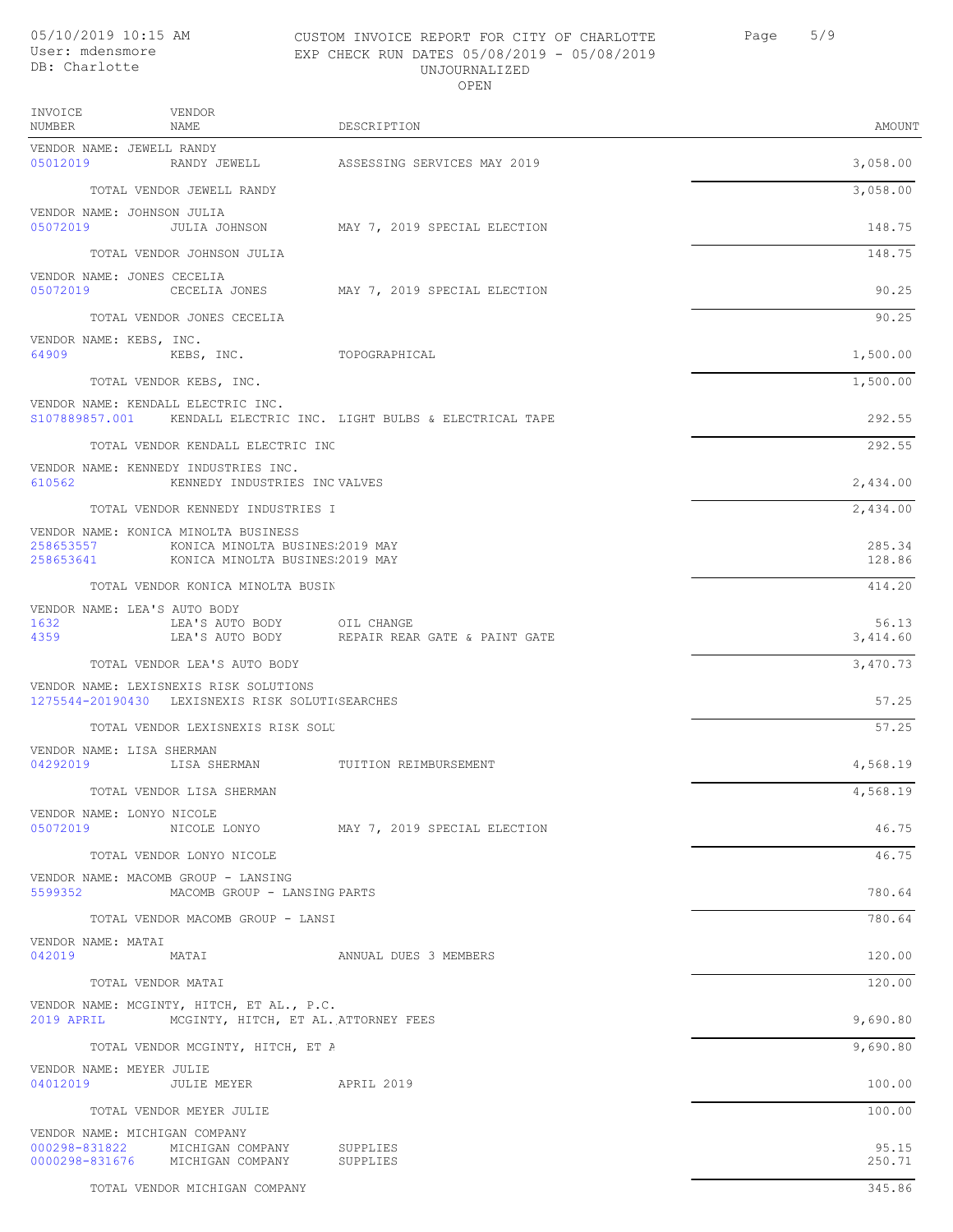INVOICE NUMBER

VENDOR NAME

| CUSTOM INVOICE REPORT FOR CITY OF CHARLOTTE | 6/9<br>Page |
|---------------------------------------------|-------------|
| EXP CHECK RUN DATES 05/08/2019 - 05/08/2019 |             |
| UNJOURNALIZED                               |             |
| OPEN                                        |             |

DESCRIPTION AMOUNT

| VENDOR NAME: MICHIGAN ELECTRIC SUPPLY COMPANY<br>S100372718.001<br>MICHIGAN ELECTRIC SUPPESUPPLIES<br>S100373139.001 MICHIGAN ELECTRIC SUPPESUPPLIES |                                                 | 93.44<br>66.00   |
|------------------------------------------------------------------------------------------------------------------------------------------------------|-------------------------------------------------|------------------|
| TOTAL VENDOR MICHIGAN ELECTRIC SU                                                                                                                    |                                                 | 159.44           |
| VENDOR NAME: MICHIGAN NETWORK CONSULTANTS<br>2019-9803<br>MICHIGAN NETWORK CONSUIT SERVICES                                                          |                                                 | 4,200.00         |
| TOTAL VENDOR MICHIGAN NETWORK CON                                                                                                                    |                                                 | 4,200.00         |
| VENDOR NAME: MICHIGAN POLICE EQUIPMENT CO<br>171274<br>MICHIGAN POLICE EOUIPMBELT KEEPERS                                                            |                                                 | 54.50            |
| TOTAL VENDOR MICHIGAN POLICE EQUI                                                                                                                    |                                                 | 54.50            |
| VENDOR NAME: MICHIGAN STATE OF- AIR<br>591-10420210<br>STATE OF MICHIGAN QUARTERLY AWOS                                                              |                                                 | 587.59           |
| 591-10420115 STATE OF MICHIGAN TRAFFIC SIGNAL ENERGY                                                                                                 |                                                 | 86.22            |
| TOTAL VENDOR MICHIGAN STATE OF- A                                                                                                                    |                                                 | 673.81           |
| VENDOR NAME: MICHIGAN STATE POLICE<br>551-538823                                                                                                     | MICHIGAN STATE POLICE SEX OFFENDER REGISTRATION | 90.00            |
| TOTAL VENDOR MICHIGAN STATE POLIC                                                                                                                    |                                                 | 90.00            |
| VENDOR NAME: MISSION COMMUNICATIONS LLC<br>1024536 MISSION COMMUNICATIONS LIFT STATION SERVICE                                                       |                                                 | 2,431.80         |
| TOTAL VENDOR MISSION COMMUNICATIO                                                                                                                    |                                                 | 2,431.80         |
| VENDOR NAME: MML<br>05092019 MML                                                                                                                     | MEMBERSHIP DUES                                 | 5,064.00         |
| TOTAL VENDOR MML                                                                                                                                     |                                                 | 5,064.00         |
| VENDOR NAME: MOODY SUSAN<br>05072019 SUSAN MOODY MAY 7, 2019 SPECIAL ELECTION                                                                        |                                                 | 90.25            |
| TOTAL VENDOR MOODY SUSAN                                                                                                                             |                                                 | 90.25            |
| VENDOR NAME: MOREY JANET<br>05072019<br>JANET MOREY                                                                                                  | MAY 7, 2019 SPECIAL ELECTION                    | 147.25           |
| TOTAL VENDOR MOREY JANET                                                                                                                             |                                                 | 147.25           |
| VENDOR NAME: NCL OF WISCONSIN, INC<br>422188 NCL OF WISCONSIN, INC SUPPLIES                                                                          |                                                 | 54.48            |
| TOTAL VENDOR NCL OF WISCONSIN, IN                                                                                                                    |                                                 | 54.48            |
| VENDOR NAME: NEW PIG CORPORATION<br>22741353-01<br>NEW PIG CORPORATION SUPPLIES                                                                      |                                                 | 983.32           |
| TOTAL VENDOR NEW PIG CORPORATION                                                                                                                     |                                                 | 983.32           |
| VENDOR NAME: NITCHMAN JEANNE<br>05072019                                                                                                             | JEANNE NITCHMAN MAY 7, 2019 SPECIAL ELECTION    | 137.75           |
| TOTAL VENDOR NITCHMAN JEANNE                                                                                                                         |                                                 | 137.75           |
| VENDOR NAME: OFFICE DEPOT INC<br>301599427001<br>OFFICE DEPOT INC<br>306784621001 OFFICE DEPOT INC OFFICE SUPPLIES                                   | OFFICE SUPPLIES                                 | 634.97<br>635.96 |
| TOTAL VENDOR OFFICE DEPOT INC                                                                                                                        |                                                 | 1,270.93         |
| VENDOR NAME: PEOPLE FACTS LLC                                                                                                                        |                                                 |                  |
| 2019040513<br>PEOPLE FACTS LLC ADDONS                                                                                                                |                                                 | 16.67            |
| TOTAL VENDOR PEOPLE FACTS LLC                                                                                                                        |                                                 | 16.67            |
| VENDOR NAME: PHLEGAR BARBARA<br>05072019                                                                                                             | BARBARA PHLEGAR MAY 7, 2019 SPECIAL ELECTION    | 95.00            |
| TOTAL VENDOR PHLEGAR BARBARA                                                                                                                         |                                                 | 95.00            |
| VENDOR NAME: PHLEGAR BENJAMIN<br>05072019<br>BENJAMIN PHLEGAR                                                                                        | MAY 7, 2019 SPECIAL ELECTION                    | 170.50           |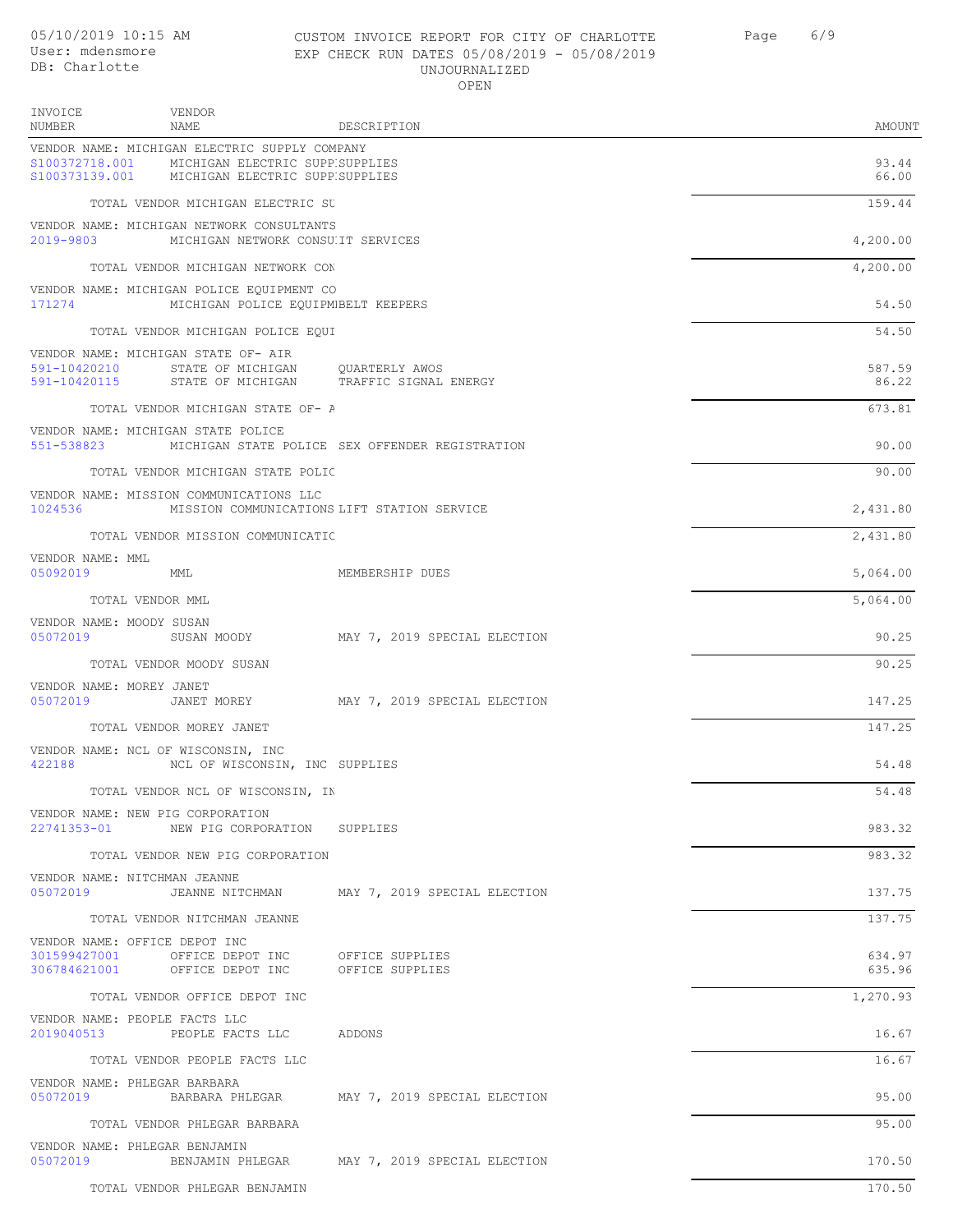VENDOR INVOICE

### CUSTOM INVOICE REPORT FOR CITY OF CHARLOTTE Page 7/9 EXP CHECK RUN DATES 05/08/2019 - 05/08/2019 UNJOURNALIZED OPEN

| AMOUNT |
|--------|
|        |

| NUMBER                   | NAME                                                                                        | DESCRIPTION                                                                                          | AMOUNT             |
|--------------------------|---------------------------------------------------------------------------------------------|------------------------------------------------------------------------------------------------------|--------------------|
| 05072019                 | VENDOR NAME: PODANY GERALD E                                                                | GERALD E PODANY MAY 7, 2019 SPECIAL ELECTION                                                         | 90.25              |
|                          | TOTAL VENDOR PODANY GERALD E                                                                |                                                                                                      | 90.25              |
| 122677                   | VENDOR NAME: PROFESSIONAL MAINTENANCE<br>PROFESSIONAL MAINTENAN CLEANING APRIL 2019         |                                                                                                      | 1,243.00           |
|                          | TOTAL VENDOR PROFESSIONAL MAINTEN                                                           |                                                                                                      | 1,243.00           |
| VENDOR NAME: QUILL CORP. |                                                                                             |                                                                                                      |                    |
| 6642492                  | OUILL CORP.                                                                                 | OFFICE SUPPLIES                                                                                      | 323.94             |
| 6642253<br>6870865       | QUILL CORP.<br>QUILL CORP.                                                                  | OFFICE SUPPLIES<br>OFFICE SUPPLIES                                                                   | 1,530.03<br>241.66 |
| 6960925                  | QUILL CORP.                                                                                 | OFFICE SUPPLIES                                                                                      | 39.08              |
| 6971850                  | QUILL CORP.                                                                                 | OFFICE SUPPLIES                                                                                      | 394.19             |
| 6991798                  | QUILL CORP.                                                                                 | OFFICE SUPPLIES                                                                                      | 11.99              |
| 7002737<br>7042117       | QUILL CORP.<br>QUILL CORP.                                                                  | OFFICE SUPPLIES<br>OFFICE SUPPLIES                                                                   | 12.98<br>13.49     |
| 7046986                  | QUILL CORP.                                                                                 | OFFICE SUPPLIES                                                                                      | 66.72              |
| 7048301                  | QUILL CORP.                                                                                 | OFFICE SUPPLIES                                                                                      | 161.98             |
| 7056662                  | QUILL CORP.                                                                                 | OFFICE SUPPLIES                                                                                      | 159.48             |
|                          | TOTAL VENDOR OUILL CORP.                                                                    |                                                                                                      | 2,955.54           |
| RR506428                 | VENDOR NAME: REHMANN ROBSON<br>REHMANN ROBSON 2019 APRIL FEES                               |                                                                                                      |                    |
|                          |                                                                                             |                                                                                                      | 16,666.67          |
|                          | TOTAL VENDOR REHMANN ROBSON                                                                 |                                                                                                      | 16,666.67          |
| 05072019                 | VENDOR NAME: REIST CHRISTINE                                                                | CHRISTINE REIST MAY 7, 2019 SPECIAL ELECTION                                                         | 140.13             |
|                          | TOTAL VENDOR REIST CHRISTINE                                                                |                                                                                                      | 140.13             |
|                          | VENDOR NAME: ROADWAY DATA SERVICES LLC                                                      |                                                                                                      |                    |
| 10                       | ROADWAY DATA SERVICES PASER & IBR RATINGS                                                   |                                                                                                      | 1,780.00           |
|                          | TOTAL VENDOR ROADWAY DATA SERVICE                                                           |                                                                                                      | 1,780.00           |
| 20177                    | VENDOR NAME: ROGERS LLC ERIC                                                                | ERIC ROGERS LLC . LAWN MOWING & TRIMMING CONTRACT A                                                  | 1,532.00           |
|                          | TOTAL VENDOR ROGERS LLC ERIC                                                                |                                                                                                      | 1,532.00           |
| 0089872                  | VENDOR NAME: ROWE PROFESSIONAL SERVICES CO                                                  | ROWE PROFESSIONAL SERV PROFESSIONAL SERVICES FORM MARCH 17, 201                                      | 448.00             |
|                          | TOTAL VENDOR ROWE PROFESSIONAL SE                                                           |                                                                                                      | 448.00             |
|                          | VENDOR NAME: SANBORN SIGNCRAFTERS                                                           |                                                                                                      |                    |
| 49282                    |                                                                                             | SANBORN SIGNCRAFTERS REPAIR/REPLACE PATROL CAR GRAPHICS                                              | 125.00             |
|                          | TOTAL VENDOR SANBORN SIGNCRAFTERS                                                           |                                                                                                      | 125.00             |
| 90461                    | VENDOR NAME: SHARE CORP.                                                                    | SHARE CORP. THE CREME CLEANSER & SURFACE INSECTICIDE                                                 | 103.40             |
|                          | TOTAL VENDOR SHARE CORP.                                                                    |                                                                                                      | 103.40             |
|                          | VENDOR NAME: SHAVER JULIE                                                                   |                                                                                                      |                    |
| 05072019                 |                                                                                             | JULIE SHAVER MAY 7, 2019 SPECIAL ELECTION                                                            | 142.50             |
|                          | TOTAL VENDOR SHAVER JULIE                                                                   |                                                                                                      | 142.50             |
|                          | VENDOR NAME: SHRED-IT USA LLC<br>8127087275 SHRED-IT USA LLC SHREDDING POLICE ONLY          |                                                                                                      | 131.08             |
|                          |                                                                                             |                                                                                                      |                    |
|                          | TOTAL VENDOR SHRED-IT USA LLC                                                               |                                                                                                      | 131.08             |
| 220146                   | VENDOR NAME: SPARROW PATIENT FINANCIAL SERV<br>SPARROW PATIENT FINANC PHYSICAL DPW EMPLOYEE |                                                                                                      | 186.00             |
|                          | TOTAL VENDOR SPARROW PATIENT FINA                                                           |                                                                                                      | 186.00             |
|                          | VENDOR NAME: SPENCER MANUFACTURING INC                                                      |                                                                                                      |                    |
| 12941<br>12926           |                                                                                             | SPENCER MANUFACTURING PARTS - 316 - VALVE KIT & PRIMER<br>SPENCER MANUFACTURING 318- POLY WATER TANK | 426.76<br>2,000.00 |
|                          | TOTAL VENDOR SPENCER MANUFACTURIN                                                           |                                                                                                      | 2,426.76           |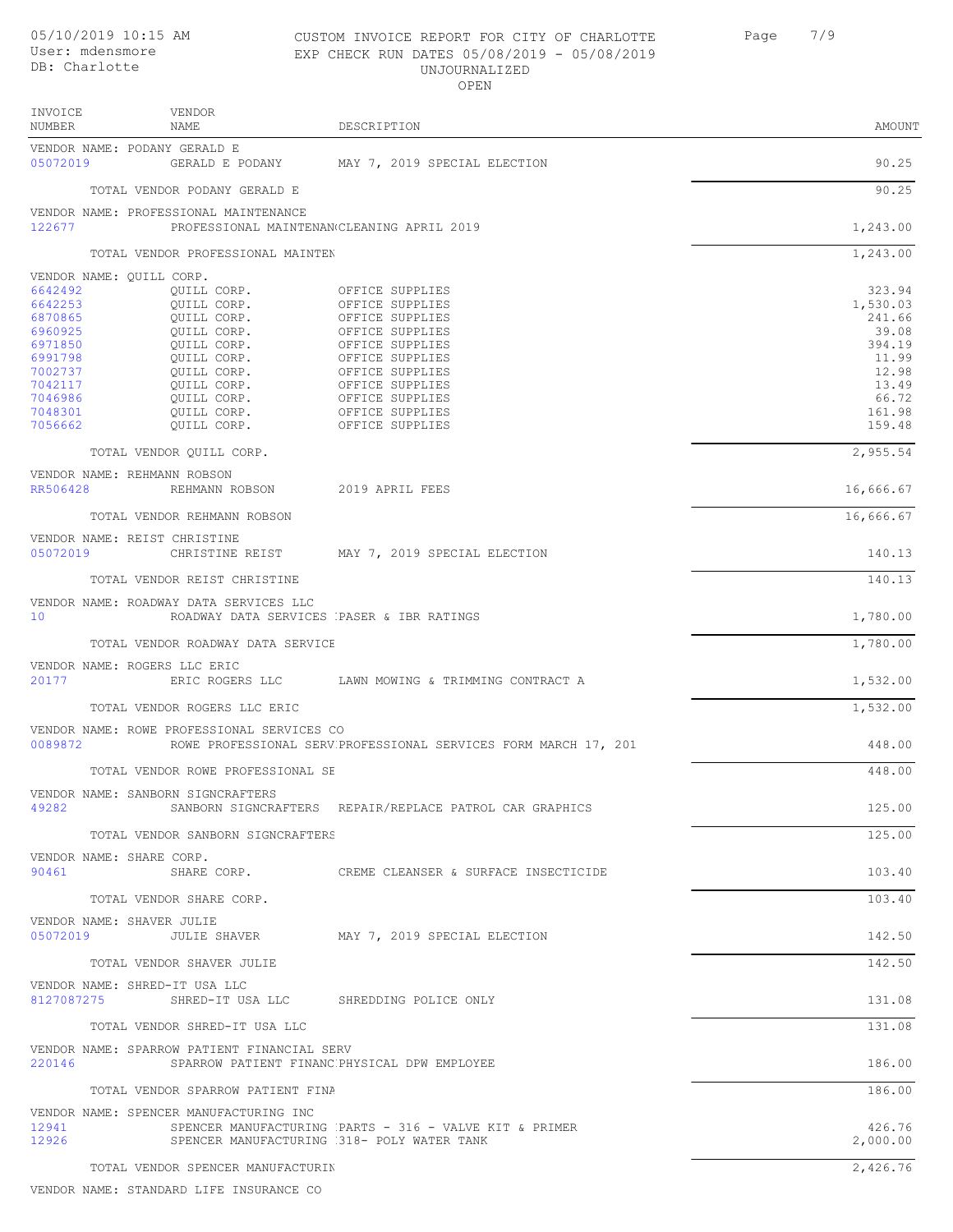### CUSTOM INVOICE REPORT FOR CITY OF CHARLOTTE Page 8/9 EXP CHECK RUN DATES 05/08/2019 - 05/08/2019 UNJOURNALIZED OPEN

| INVOICE<br>NUMBER                                                                             | VENDOR<br>NAME                                                                                       | DESCRIPTION                                                                                                                                | AMOUNT                 |  |
|-----------------------------------------------------------------------------------------------|------------------------------------------------------------------------------------------------------|--------------------------------------------------------------------------------------------------------------------------------------------|------------------------|--|
| 2019 MAY                                                                                      | VENDOR NAME: STANDARD LIFE INSURANCE CO                                                              | STANDARD LIFE INSURANCILIFE INSURANCE MAY 2019                                                                                             | 1,175.31               |  |
|                                                                                               | TOTAL VENDOR STANDARD LIFE INSURA                                                                    |                                                                                                                                            | 1,175.31               |  |
|                                                                                               | VENDOR NAME: SUPERFLEET MASTERCARD PROG.<br>FB749 APRIL 2019 SUPERFLEET MASTERCARD MONTHLY FLEET GAS |                                                                                                                                            | 2,690.05               |  |
|                                                                                               | TOTAL VENDOR SUPERFLEET MASTERCAF                                                                    |                                                                                                                                            | 2,690.05               |  |
| VENDOR NAME: TEAM ONE                                                                         |                                                                                                      |                                                                                                                                            |                        |  |
| 288605                                                                                        | TEAM ONE OIL CHANGE                                                                                  |                                                                                                                                            | 74.65                  |  |
| VENDOR NAME: THE PARTS PLACE                                                                  | TOTAL VENDOR TEAM ONE                                                                                |                                                                                                                                            | 74.65                  |  |
| 149855<br>149782<br>149534                                                                    | THE PARTS PLACE<br>THE PARTS PLACE<br>THE PARTS PLACE                                                | GREASE CART<br>2.5 DEF<br>NO TOUCH TIRE CARE                                                                                               | 46.90<br>23.90<br>9.98 |  |
|                                                                                               | TOTAL VENDOR THE PARTS PLACE                                                                         |                                                                                                                                            | 80.78                  |  |
| 9040422                                                                                       | VENDOR NAME: TRACE ANALYTICAL LABORATORIES<br>TRACE ANALYTICAL LABOR.TESTING                         |                                                                                                                                            | 239.40                 |  |
|                                                                                               | TOTAL VENDOR TRACE ANALYTICAL LAE                                                                    |                                                                                                                                            | 239.40                 |  |
| 5139                                                                                          | VENDOR NAME: TREES 'N SCAPES INC.<br>TREES 'N SCAPES INC. ARBOR DAY TREE                             |                                                                                                                                            | 340.00                 |  |
|                                                                                               | TOTAL VENDOR TREES 'N SCAPES INC.                                                                    |                                                                                                                                            | 340.00                 |  |
| VENDOR NAME: TRUGREEN #2801                                                                   | 100603377 TRUGREEN #2801 VEGETATION CONTROL                                                          |                                                                                                                                            | 38.05                  |  |
|                                                                                               | TOTAL VENDOR TRUGREEN #2801                                                                          |                                                                                                                                            | 38.05                  |  |
| VENDOR NAME: TSC TRACTOR SUPPLY<br>790052                                                     | TSC TRACTOR SUPPLY SOFT SALT PELLETS                                                                 |                                                                                                                                            | 238.80                 |  |
|                                                                                               | TOTAL VENDOR TSC TRACTOR SUPPLY                                                                      |                                                                                                                                            | 238.80                 |  |
|                                                                                               | VENDOR NAME: VISION SERVICE PLAN                                                                     | 2019 MAY <b>WISTON SERVICE PLAN</b> WITH SAFTEY GLASSES MAY 2019<br>2019 MAY W/O   VISION SERVICE PLAN   WITHOUT SAFETY GLASSES MAY   2019 | 367.63<br>612.87       |  |
|                                                                                               | TOTAL VENDOR VISION SERVICE PLAN                                                                     |                                                                                                                                            | 980.50                 |  |
| VENDOR NAME: WASTE MANAGEMENT-                                                                | 13-18792-13005 WASTE MANAGEMENT- REFUSE PICKUP                                                       |                                                                                                                                            | 1,601.63               |  |
|                                                                                               | TOTAL VENDOR WASTE MANAGEMENT-                                                                       |                                                                                                                                            | 1,601.63               |  |
| VENDOR NAME: WEAVER SUZETTE<br>05072019                                                       |                                                                                                      | SUZETTE WEAVER MAY 7, 2019 SPECIAL ELECTION                                                                                                | 90.25                  |  |
|                                                                                               | TOTAL VENDOR WEAVER SUZETTE                                                                          |                                                                                                                                            | 90.25                  |  |
|                                                                                               | VENDOR NAME: WEST MICHIGAN INTERNATIONAL<br>X105003771:02 WEST MICHIGAN INTERNAT SUPPLIES            |                                                                                                                                            | 90.80                  |  |
|                                                                                               | TOTAL VENDOR WEST MICHIGAN INTERN                                                                    |                                                                                                                                            | 90.80                  |  |
| VENDOR NAME: WHIPPLE MARSHA                                                                   |                                                                                                      | 05072019 MARSHA WHIPPLE MAY 7, 2019 SPECIAL ELECTION                                                                                       | 142.50                 |  |
|                                                                                               | TOTAL VENDOR WHIPPLE MARSHA                                                                          |                                                                                                                                            | 142.50                 |  |
| VENDOR NAME: WILLIAMS FARM MACHINERY, INC.<br>63744<br>WILLIAMS FARM MACHINER CHAIN SAW CHAIN |                                                                                                      |                                                                                                                                            |                        |  |
|                                                                                               | TOTAL VENDOR WILLIAMS FARM MACHIN                                                                    |                                                                                                                                            | 11.98                  |  |
| VENDOR NAME: WINDEMULLER<br>195448<br>194890                                                  | WINDEMULLER<br>WINDEMULLER                                                                           | TROUBLESHOOTING AND REPAIRING<br>AUTOMATION SERVICES REPLACE SLUDGE FLOW !                                                                 | 3,206.50<br>7,650.00   |  |
|                                                                                               | TOTAL VENDOR WINDEMULLER                                                                             |                                                                                                                                            | 10,856.50              |  |
| VENDOR NAME: WOOD ENVIRONMENT &                                                               |                                                                                                      |                                                                                                                                            |                        |  |

H06102288 WOOD ENVIRONMENT & PROFESSIONAL SERVICES REMOVAL OF TWO UNDERGROUND STORAGE TANKS 3,343.00